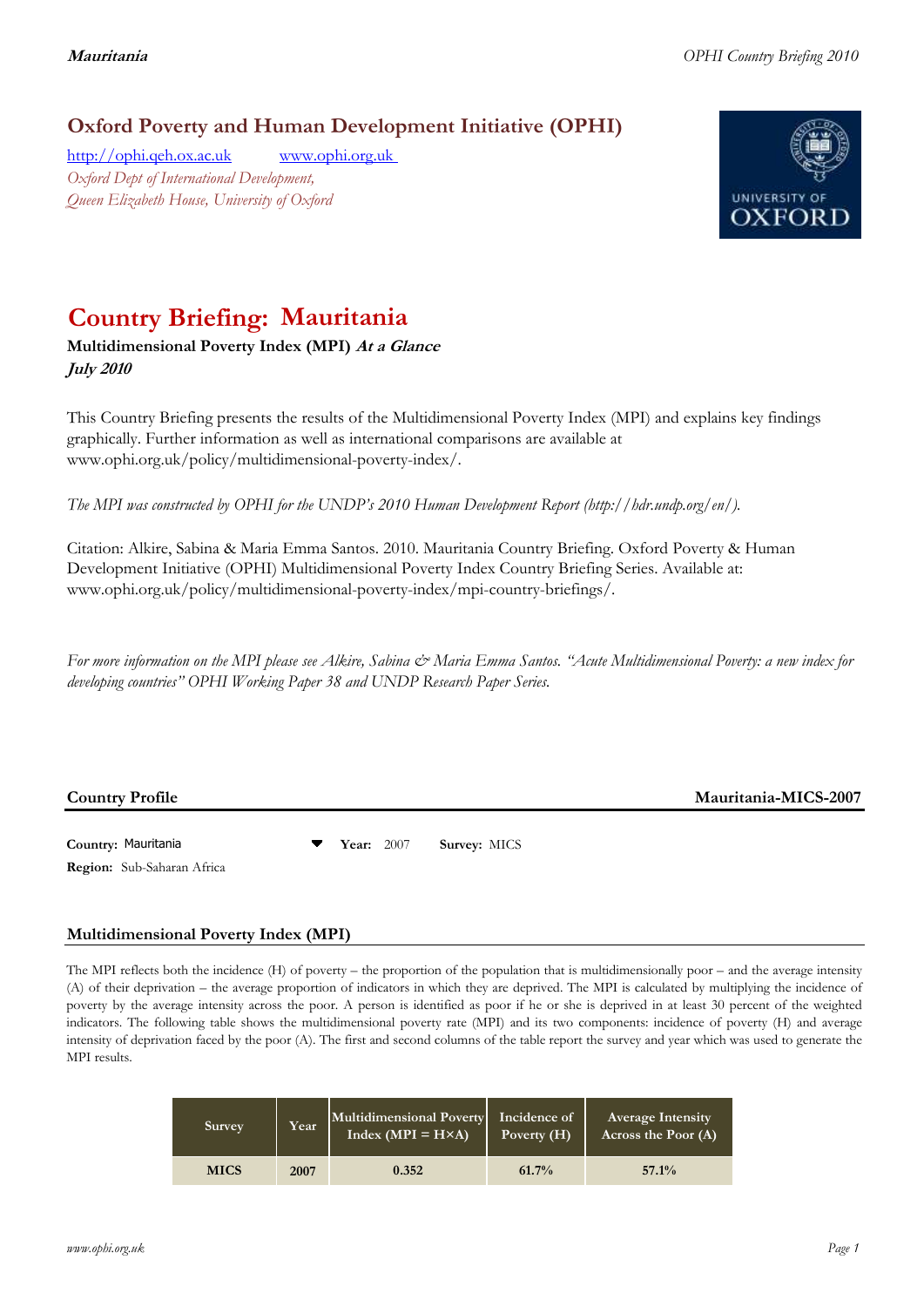#### **Comparing the MPI with Other Poverty Measures**

Column chart A. compares the poverty rate using the MPI with three other commonly used poverty measures. The height of the first column denotes the percentage of people who are MPI poor (also called the incidence or headcount). The second and third columns denote the percentages of people who are poor according to the \$1.25 a day poverty line and \$2.00 a day poverty line, respectively. The final column denotes the percentage of people who are poor according to the national poverty line. The table on the right hand side reports various descriptive statistics of the country.



#### **Comparing the MPI with Other Poverty Measures**

Columnchart B. shows the percentage of people who are MPI poor (also called the incidence or headcount) in the 104 developing countries analysed.The column denoting this country is dark, with other countries shown in light grey.The line across the column chart denotes the percentage of people who are income poor according to the \$1.25 a day poverty line in each country.

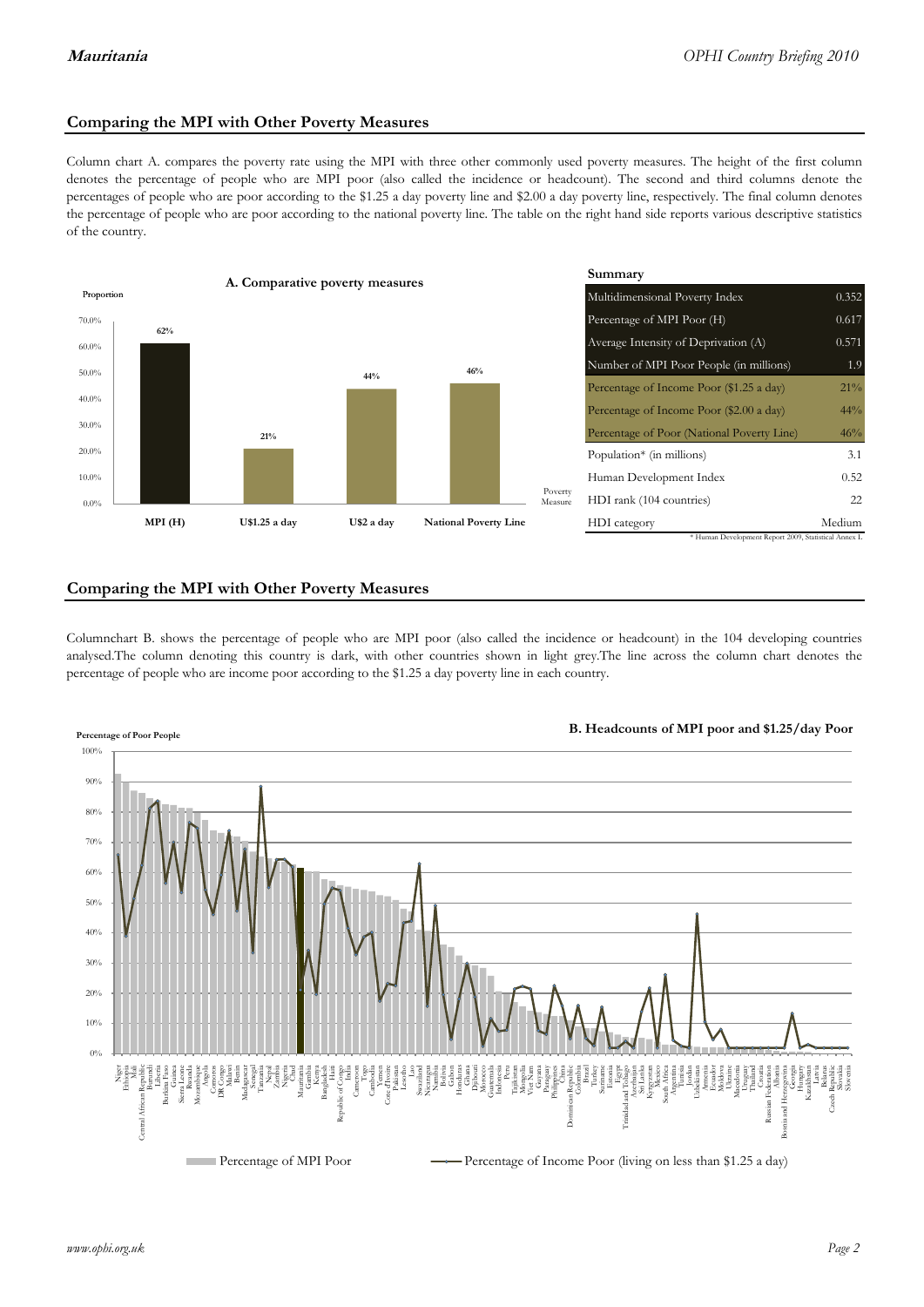#### **Incidence of Deprivation in Each of the MPI Indicators**

The MPI uses 10 indicators to measure poverty in three dimensions: education, health and living standard. The bar chart to the left reports the proportion of the population that is poor and deprived in each indicator. We do not include the deprivation of non-poor people. The spider diagram to the right compares the proportions of the population that are poor and deprived across different indicators. At the same time it compares the performance of rural areas and urban areas with that of the national aggregate. Patterns of deprivation may differ in rural and urban areas.







#### **Composition of the MPI**

The MPI can be broken down to see directly how much each indicator contributes to multidimensional poverty. The following figure shows the composition of MPI using a pie-chart. Each piece of the pie represents the percentage contribution of each indicator to the overall MPI of the country. The larger the contribution, the bigger is the weighted share of the indicator to the overall poverty.